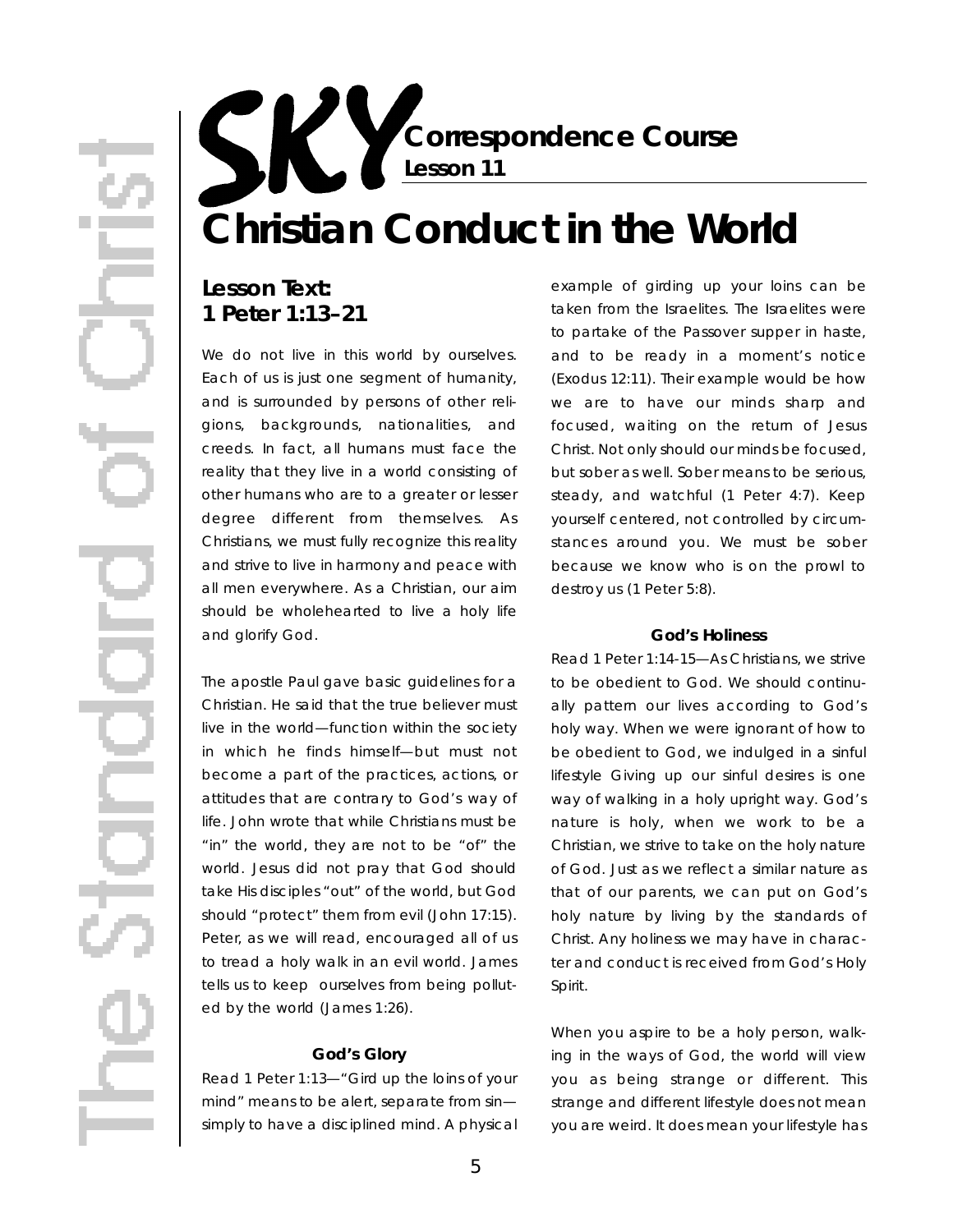a quality about it that is different from the world. Be thankful of that fact.

*Read 1 Peter 1:16*—As Christians, it is our responsibility to take the Word of God, "as it is written," seriously. The Word of God will defeat our adversary Satan (Matthew  $4:1-11$ ); the Word of God is a sword in battle (Ephesians  $6:17$ ); the Word of God is a light in a dark and deceitful world (Psalm 119:105; 2 Peter  $1:19$ ); the Word of God gives us food for strength (Matthew  $4:4$ ); and the Word of God washes and sanctifies (Ephesians 5:25–27). In this verse, Peter quoted Leviticus 11:44,45.

The Christians of this time did not have the books we call the New Testament. But just as we can today, they learned about the nature and character of God from the books we call the Old Testament. Today, the Creator is revealed in *both* the Old and New Testament. What a blessing to have the inspired Word of God within our hands.

As a committed believer of God and Jesus Christ, you should delight in His Word, the Bible. We should meditate upon the Word and strive to obey it. When we do, God will direct and bless our lives. "Blessed is the man who does not walk in the counsel of the wicked or stand in the way of sinners or sit in the seat of mockers. But his delight is in the law of the Lord, and on His law he meditates day and night" (Psalm 1:1-3, NIV).

All Scripture can be used to educate or inspire. "All Scripture is God-breathed and is useful for teaching, rebuking, correcting, and training in righteousness" (2 Timothy 3:16, NIV).

#### **The Price of Salvation**

*Read 1 Peter 1:17-19*—As obedient children of God, who strive to live by His standard, our faith motivates our entire pattern of living. We know and understand the sacrifice of Jesus Christ, and the price He paid for our salvation. When we call God "Father," we accept His judgment and reflect His nature. Our time here on earth is so very short. It is such a waste of our

lives to think we can be neither hot nor cold in our relationship with God. To fear God means you do not want to disappoint Him. A Christian has a deep respect and awe for the majesty and greatness of God. We are to give Him the very best we have, not just what is left over of our time, energy, and resources. We are to have a sober reverence for God (2 Corinthians 7:1).

*Read 1 Peter 1:20-21*—Jesus Christ has existed with the Father from eternity. He and the Father together devised a plan to reproduce themselves and to expand their Family by means of the human creation. The death of Christ was designed "from the foundation of the world" (Revelation 13:8), and it is by this plan of salvation that we are able to live and grow in faith.

#### **We Have Hope**

We have faith that God and Jesus Christ exist. We have the faith that He will perform all of His promises, including that of granting us salvation (Romans 4). We have the faith that the death of Jesus Christ paid the penalty for our sins, atoning and reconciling us to God. We have faith that the resurrection of the living Jesus Christ will enable us to attain eternal life. It is the gift of God to mankind. It is this faith that gives us hope. This is *saving* faith.

> A verse worthy to remember: **"Be holy because I am holy"** James 1:16

#### **Word Definitions**

These definitions were taken from *Webster's New World Dictionary*

- **Fear—**reverential awe toward God.
- Foreordained—to appoint beforehand; predestine; predetermine.
- Precious-of great price, or value; costly; beloved.
- **Redeemed**—to buy back; to obtain the release or restoration of from captivity; deliver from sin.
- **Sober—**habitually temperate; free from excess.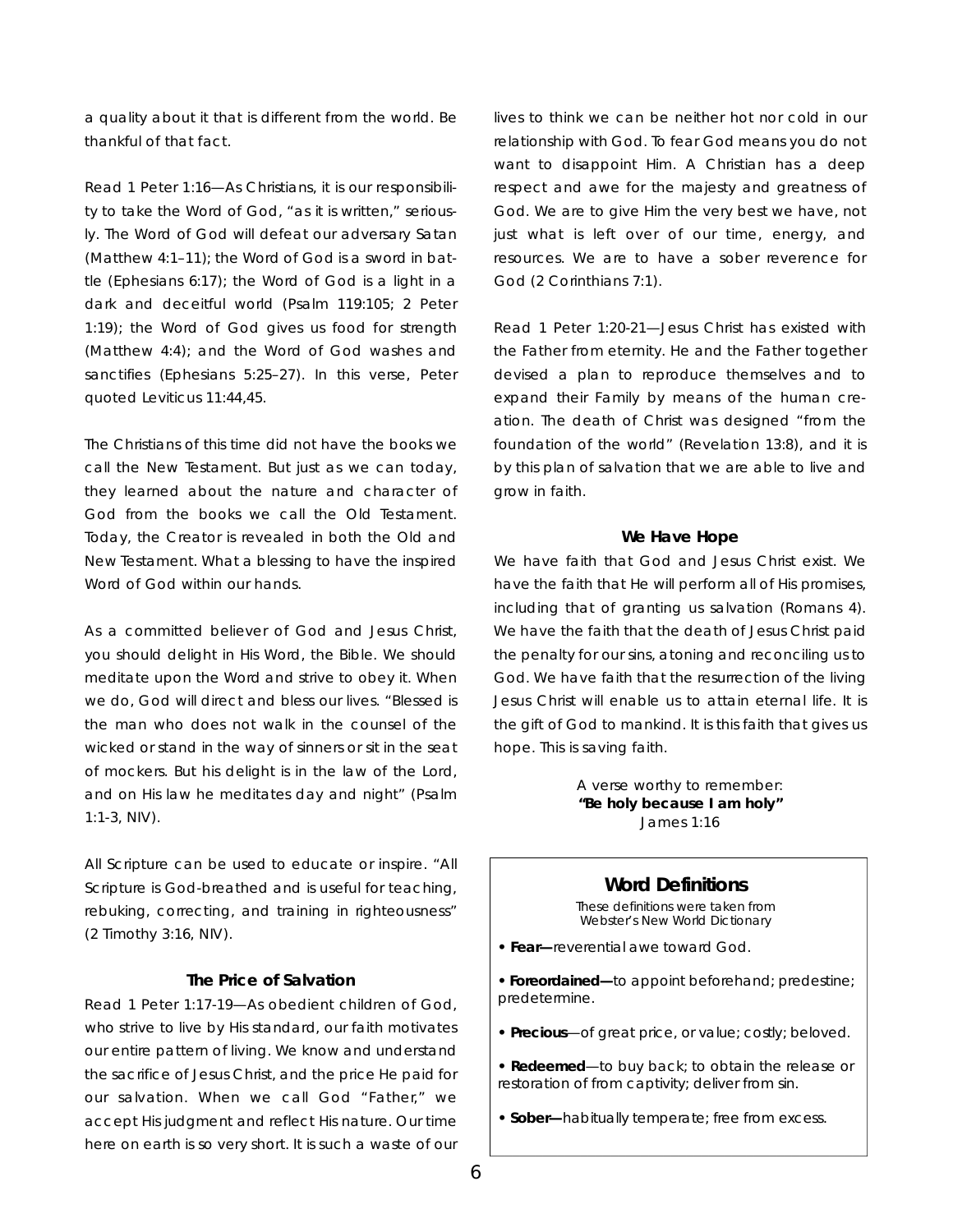

## **Questions and Answers**

- What does it mean to be a "Christian"?  $1.$
- $2.$ True/False-A Christian doesn't try to please God through obedience.
- $3.$ If you say you are a Christian, how does it affect the way you lead your life?
- 4. "Gird up the loins of your mind" means
	- A. Be alert
	- B. Wear a hat
	- C. Don't show your hair
- 5. How do you discipline your mind?
- 6. Who watches for you to fall short and miss the mark? Give the scripture that supports your answer:
- 8. True/False- The "fear of God" is a healthy fear. \_\_\_\_\_\_\_\_\_\_
- 9. True/False—Jesus Christ has existed with the Father from eternity. \_\_\_\_\_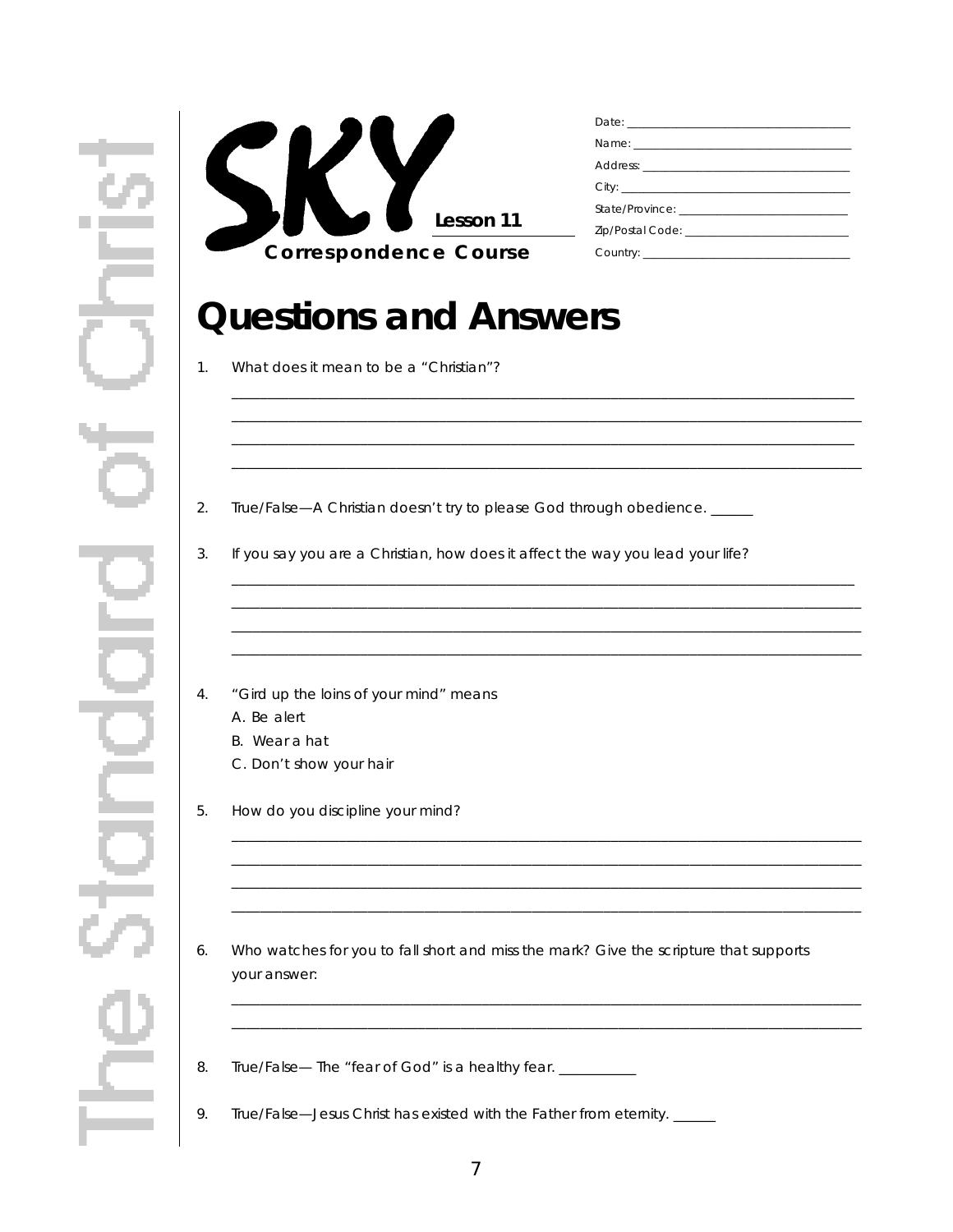| 7.  | Complete the following statement and list the five descriptions found in this lesson.         |
|-----|-----------------------------------------------------------------------------------------------|
|     |                                                                                               |
|     |                                                                                               |
|     |                                                                                               |
|     |                                                                                               |
|     |                                                                                               |
|     |                                                                                               |
| 10. | Who devised the plan of salvation from the beginning?                                         |
|     | A. John and Jesus                                                                             |
|     | B. God and Jesus Christ                                                                       |
|     | C. Satan and God                                                                              |
| 11. | The faith that gives you hope is called:                                                      |
|     | A. Joyful faith                                                                               |
|     | B. Saving faith                                                                               |
|     | C. New Testament faith                                                                        |
| 12. | A Christian's lifestyle appears strange to:                                                   |
|     | A. Other Christians                                                                           |
|     | B. Your pets                                                                                  |
|     | C. The world                                                                                  |
| 13. | Give your definition of "to fear God."                                                        |
|     |                                                                                               |
|     | 14. True/False—God's plan of salvation is found only in the New Testament. ________           |
| 15. | True/False—The death of Christ was foreordained from the beginning. ________                  |
| 16. | True/False-To be "sober" means to never smile or have fun. _________                          |
| 17  | Give your definition for the use of word <i>sober</i> in regards to a Christian.              |
|     |                                                                                               |
|     |                                                                                               |
| 18. | True/False—The Old Testament is interesting but doesn't apply to us today. ______             |
| 19. | True/False—To separate oneself from the world means to live in seclusion from people. _______ |

20. True/False—The standard of Christ is our guide. \_\_\_\_\_\_\_\_

© The Church of God International, Tyler, Texas. Not to be sold